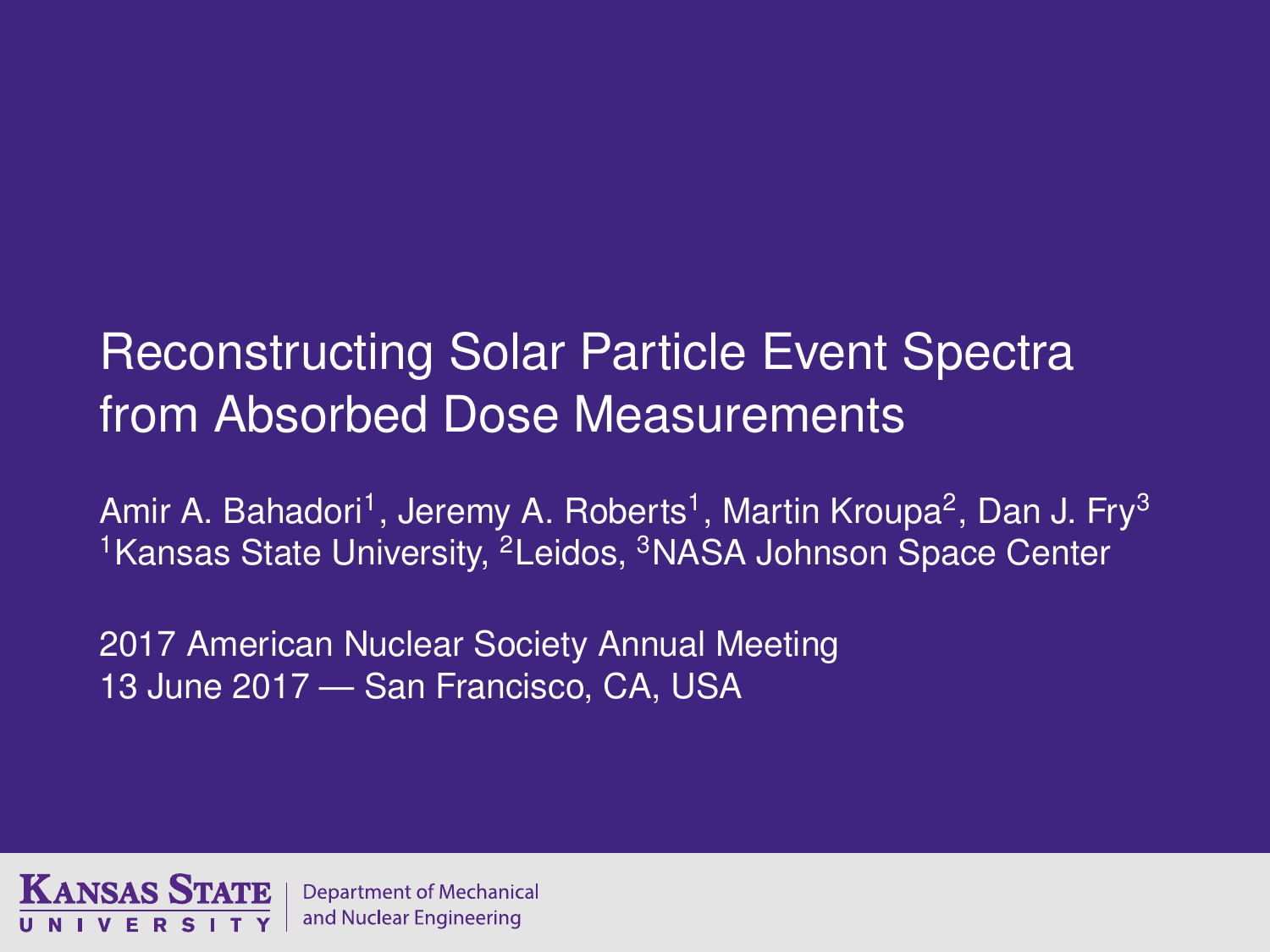# **Outline**

[Introduction](#page-2-0) Space [Radiation Environment](#page-2-0) [Solar Particle Events \(SPEs\)](#page-5-0) [SPE Monitoring](#page-6-0) [Description of the Actual Work](#page-10-0) [Simulation Geometry](#page-10-0) [PHITS Settings](#page-11-0) [SPE Spectrum Constraints](#page-12-0) **[Results](#page-13-0)** [Absorbed Dose Response Functions](#page-13-0) [Reconstructed SPE Spectra](#page-14-0) [Bin Fluence Ratios](#page-15-0) **[Significance](#page-16-0)** [Future Work](#page-17-0)



Credit: NASA

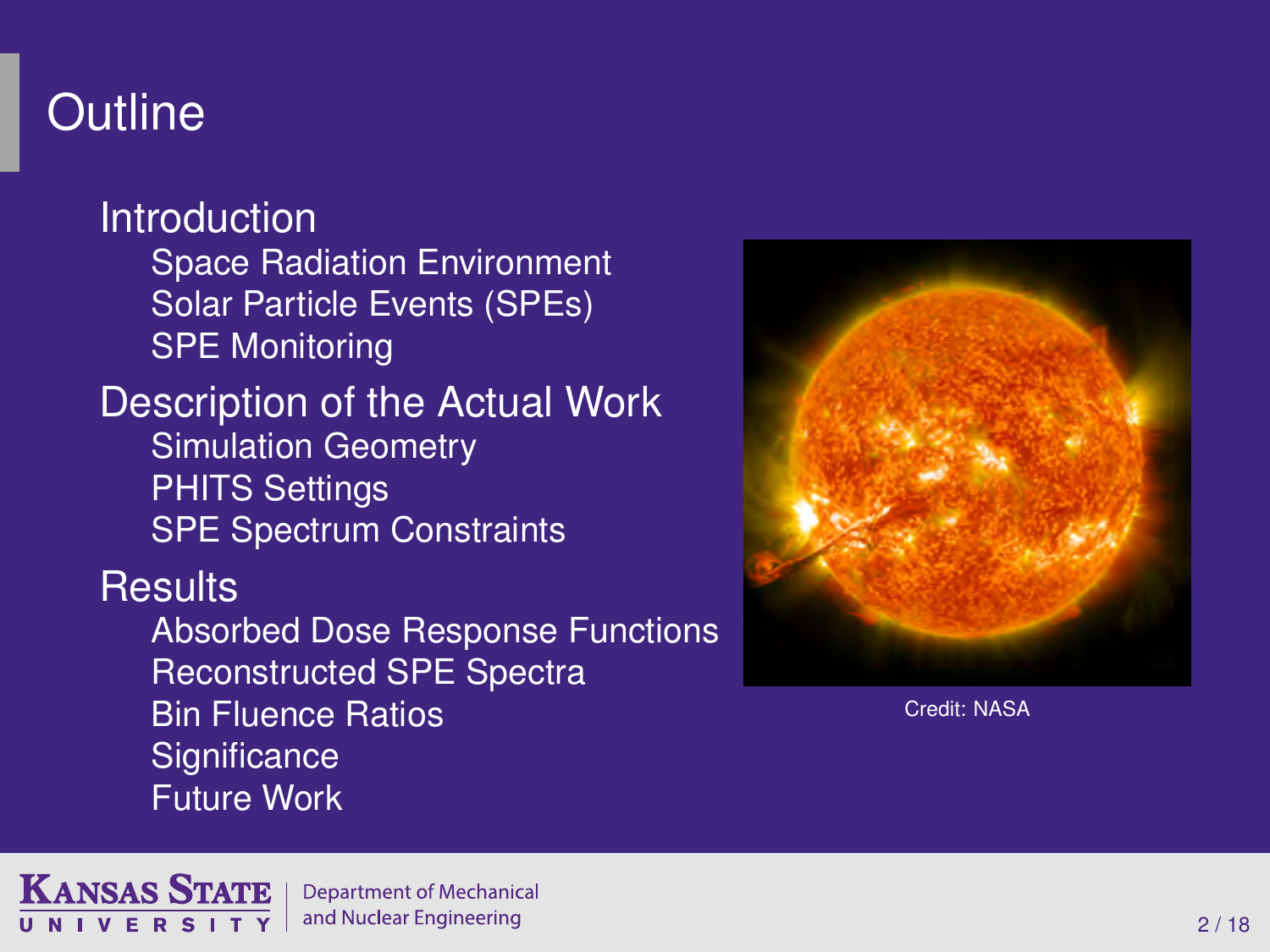#### <span id="page-2-0"></span>Introduction Space Radiation Environment



Credit: NASA/IBEX/Adler Planetarium



**Department of Mechanical** and Nuclear Engineering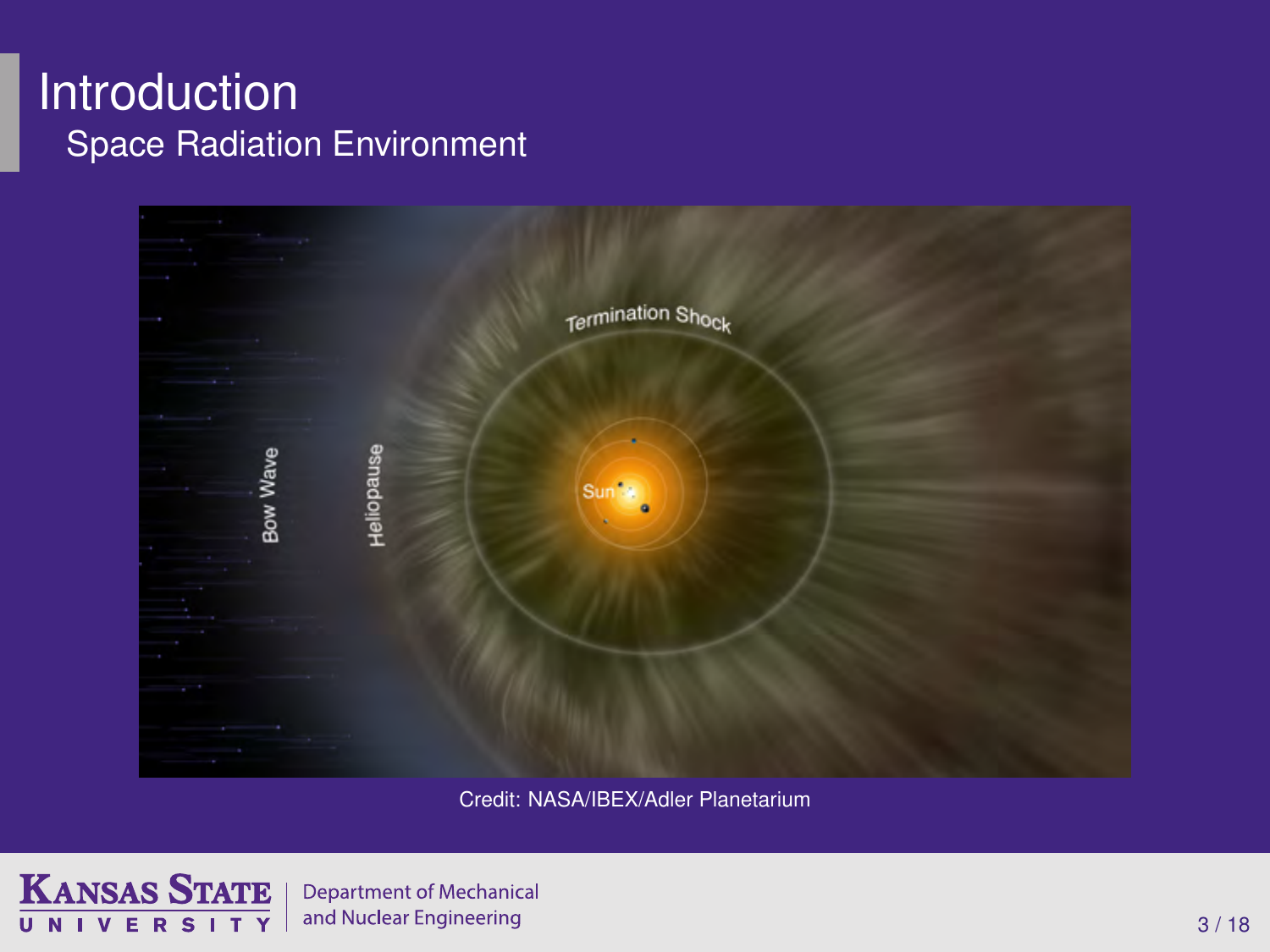#### **Introduction** Space Radiation Environment



Credit: NASA/Van Allen Probes/GSFC



Credit: NASA/GSFC/SDO

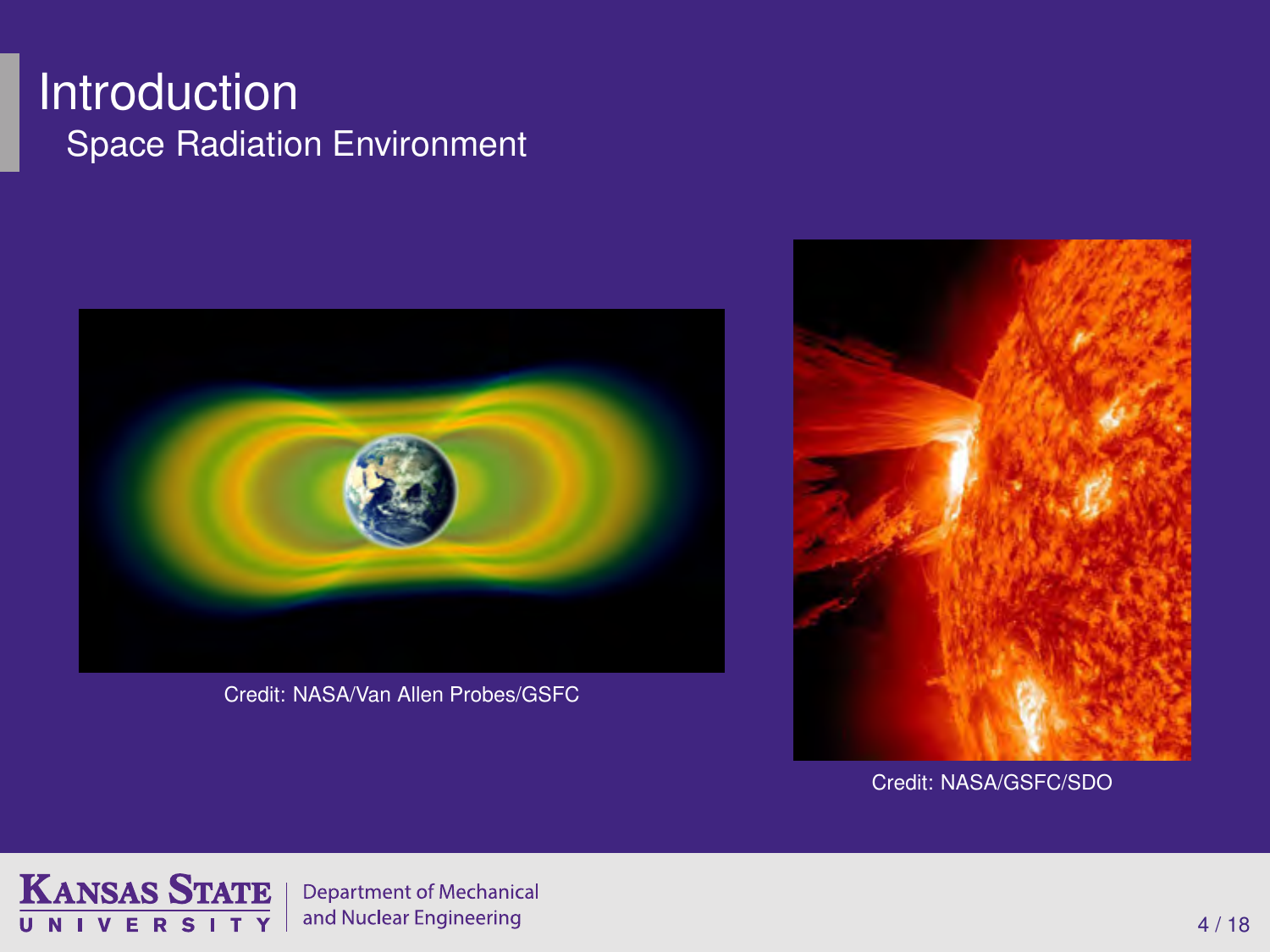#### **Introduction** Space Radiation Environment

#### $\blacktriangleright$  Human impacts

- $\triangleright$  Cancer risk
- $\triangleright$  CNS and cardiovascular effects
- $\triangleright$  Acute Radiation Syndrome (ARS)
- $\blacktriangleright$  Electronics impacts
	- $\triangleright$  Single event upsets (SEUs)
	- $\triangleright$  Single event latchups (SELs)
	- $\triangleright$  Total ionizing dose (TID)
	- Displacement damage (DD)



Credit: NASA





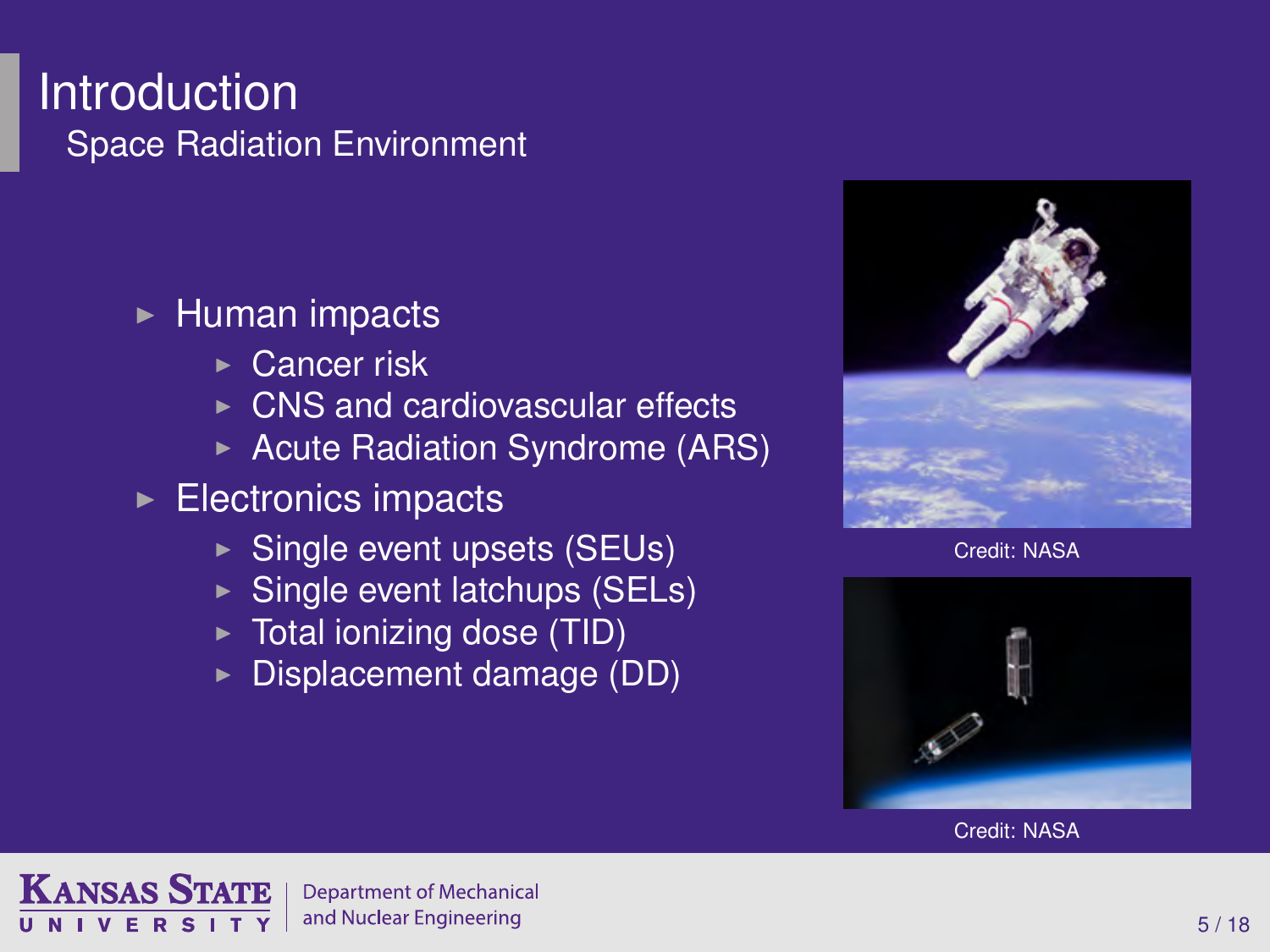#### <span id="page-5-0"></span>**Introduction** Solar Particle Events (SPEs)

- $\triangleright$  Associated with flares and CMEs
- $\triangleright$  Difficult to predict occurrence
- $\blacktriangleright$  Intensity and spectrum variation
- $\blacktriangleright$  Monitoring
	- $\triangleright$  Near Earth
	- $\blacktriangleright$  Elsewhere in heliosphere



SPE fluence spectra from 1974-2013

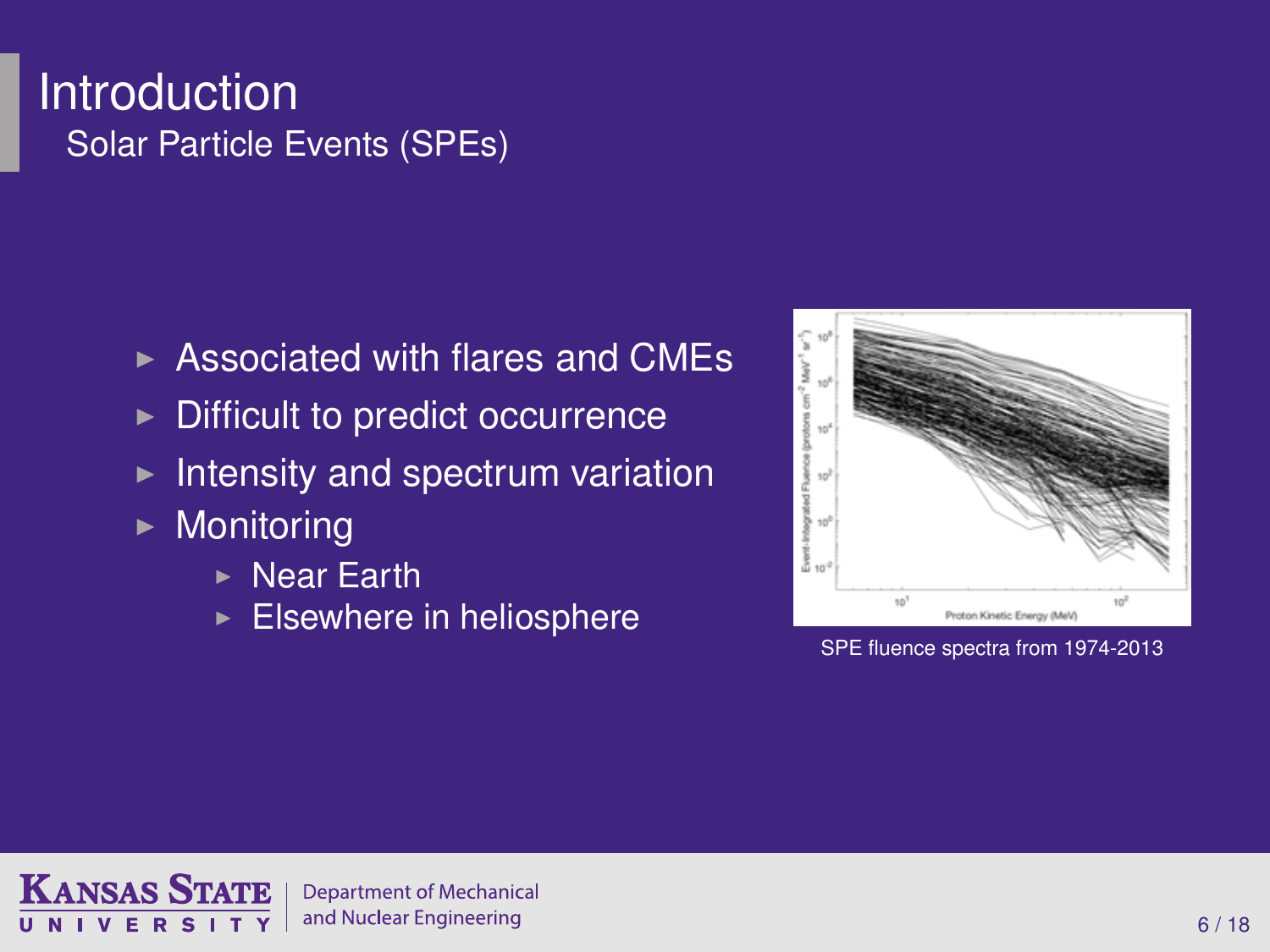## <span id="page-6-0"></span>Introduction SPE Monitoring

#### $\triangleright$  Monitoring Near Earth

- $\triangleright$  Coverage since 1974
- $\triangleright$  SMS, GOES, IMP-8, ACE
- $\triangleright$  ISS crew protection
- $\triangleright$  Satellite operations



July 2012 SPE Time Profile (ESA SEPEM)

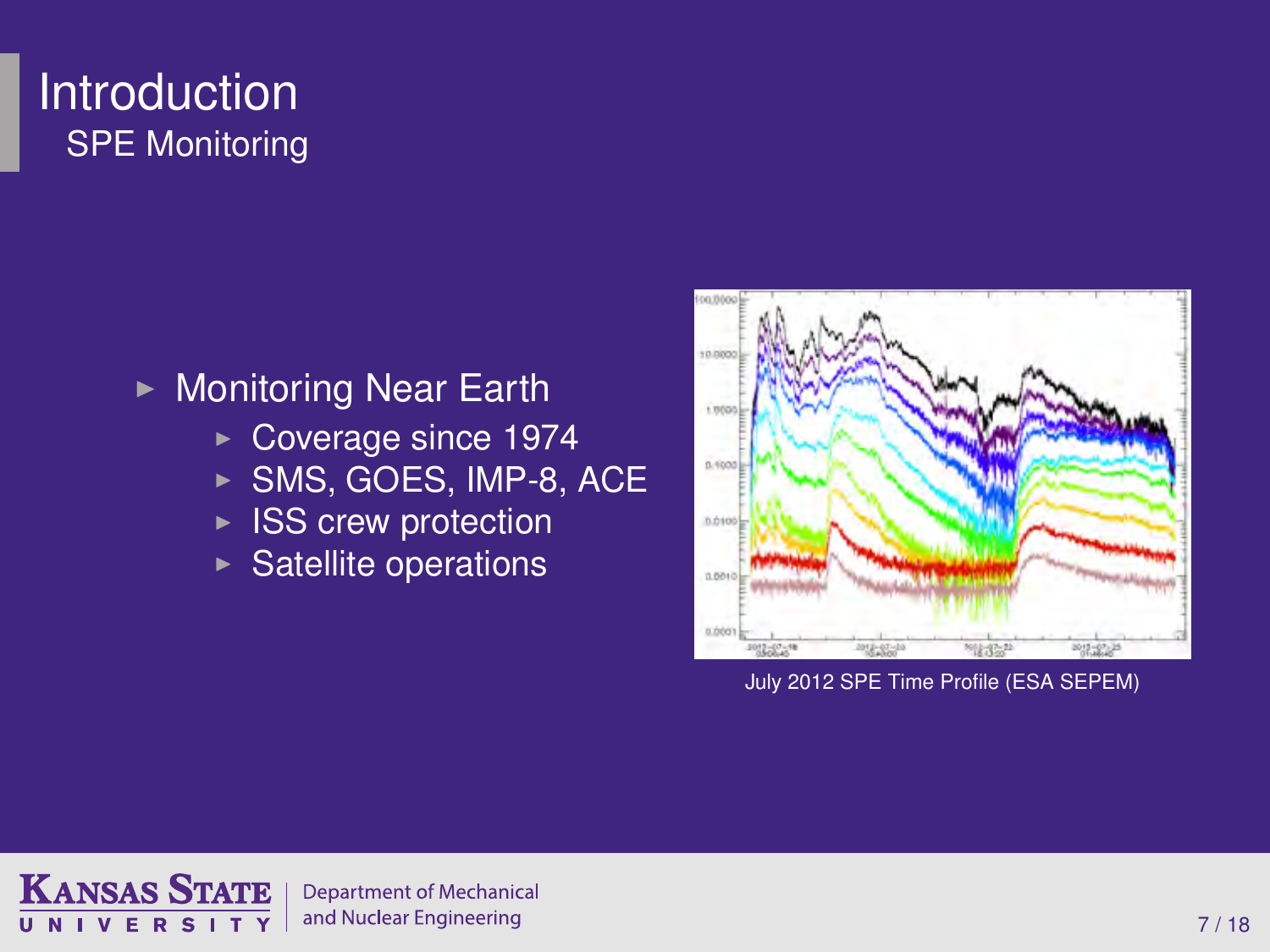## **Introduction** SPE Monitoring

- $\triangleright$  Monitoring Away from Earth
	- ► Parker Spiral
	- $\triangleright$  Diffusion across field lines
	- $\triangleright$  SPE propagation
	- $\blacktriangleright$  Modeling not mature

**In-situ monitoring needed** 



July 23, 2012 CME (Credit: NASA/STEREO)

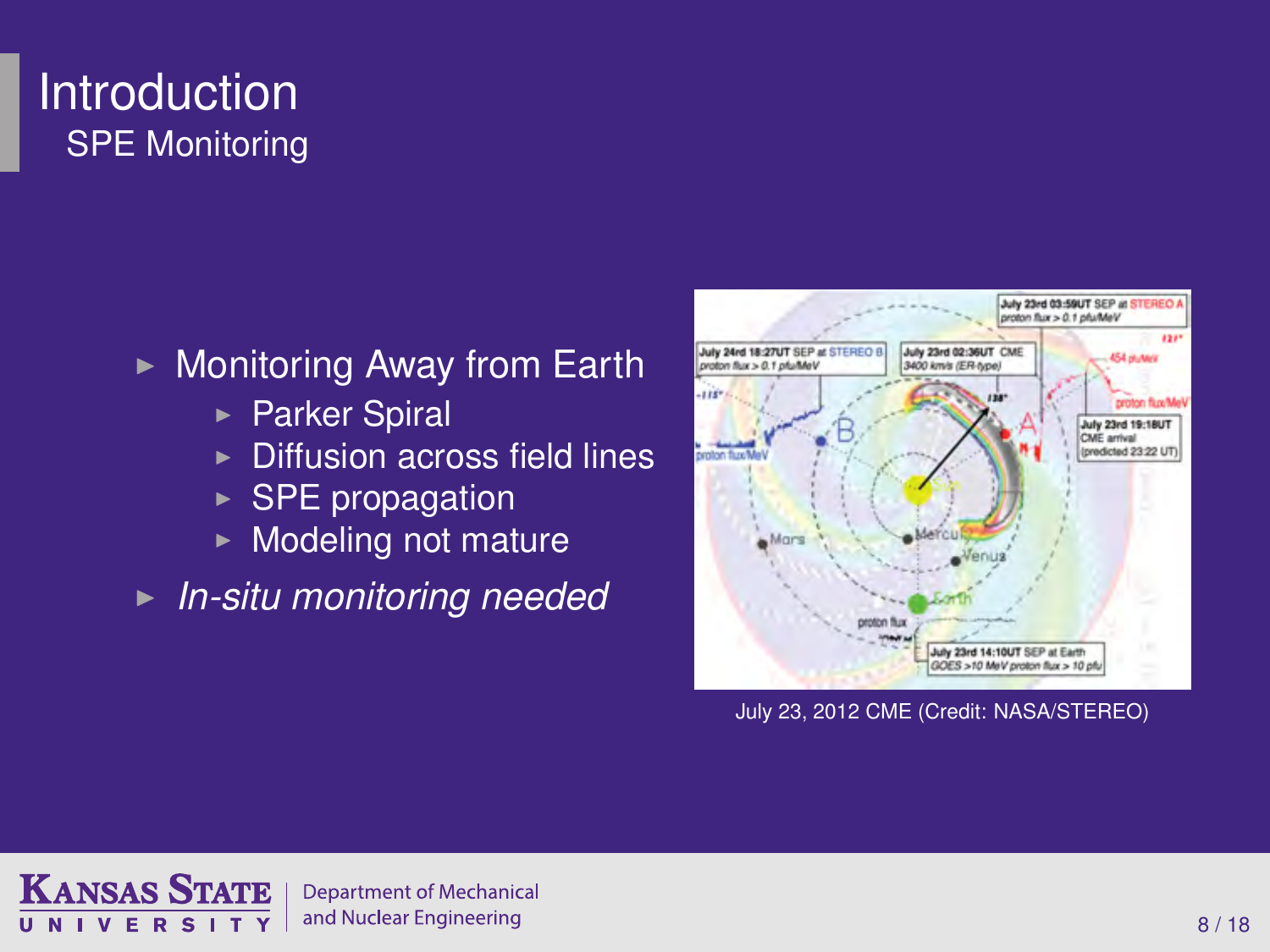#### **Introduction** SPE Monitoring



Credit: NASA





Credit: NASA Credit: NASA



#### Credit: CERN/Medipix



Credit: CERN/Medipix

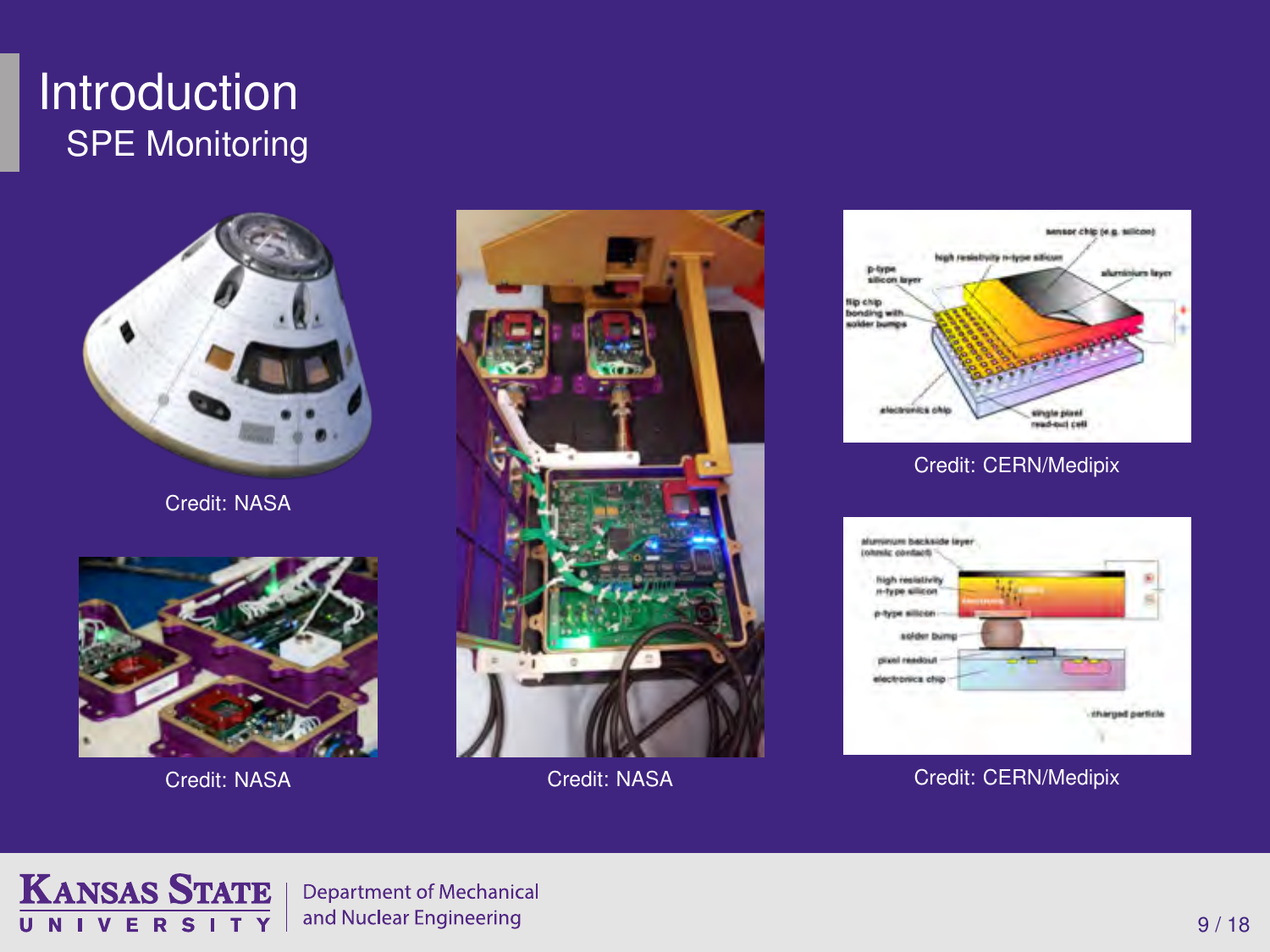



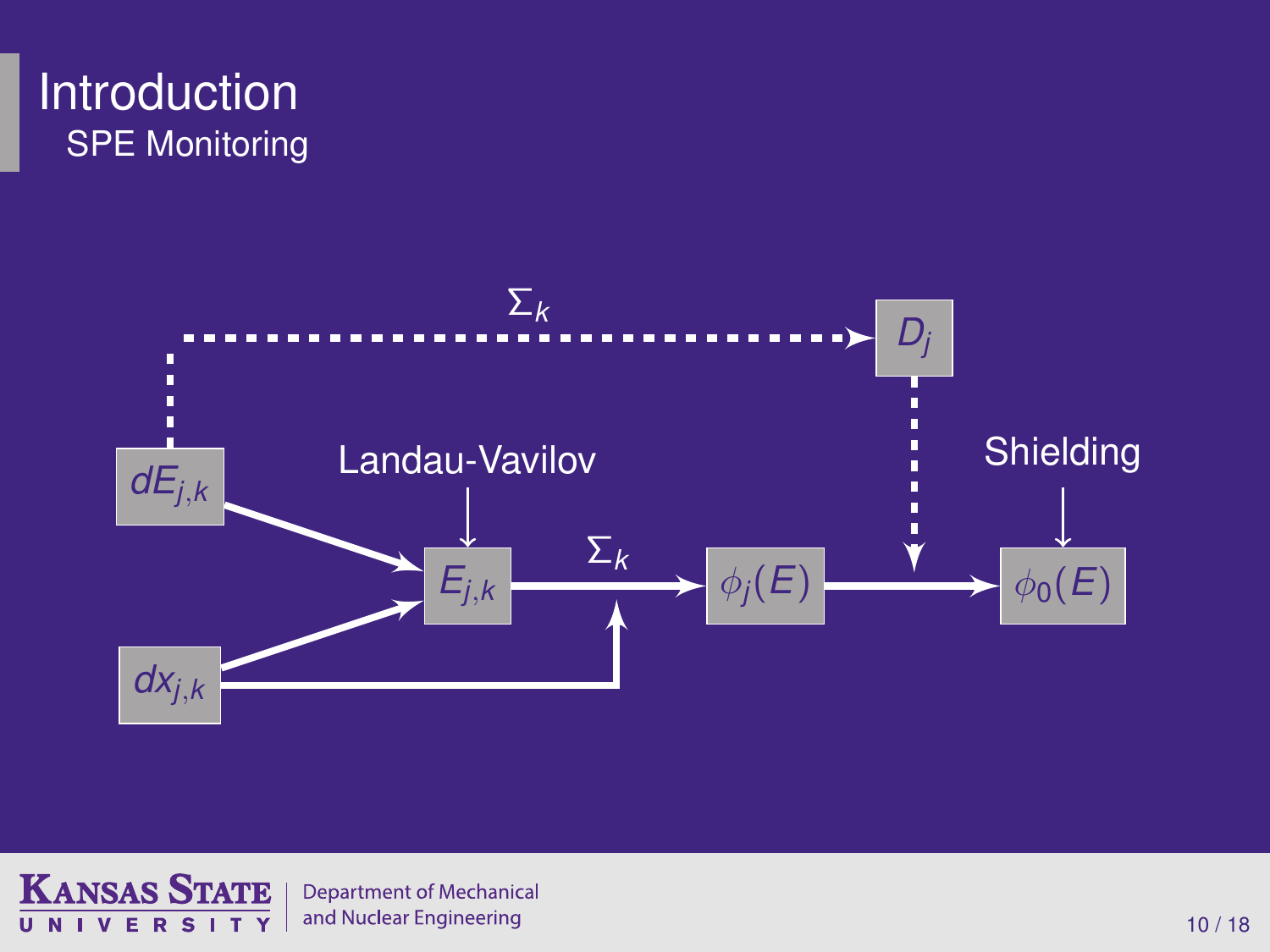# <span id="page-10-0"></span>Description of the Actual Work Simulation Geometry

 $\blacktriangleright$  Aluminum sphere **Example Radius 60 g cm<sup>-2</sup>**  $\triangleright$  Vehicle approximation  $\blacktriangleright$  Silicon detectors  $\triangleright$  Spherical shells (1 mm)  $\blacktriangleright$  1, 3, 5, 10, 20, 50 g cm<sup>-2</sup>  $\triangleright$  Isotropic, uniform irradiation



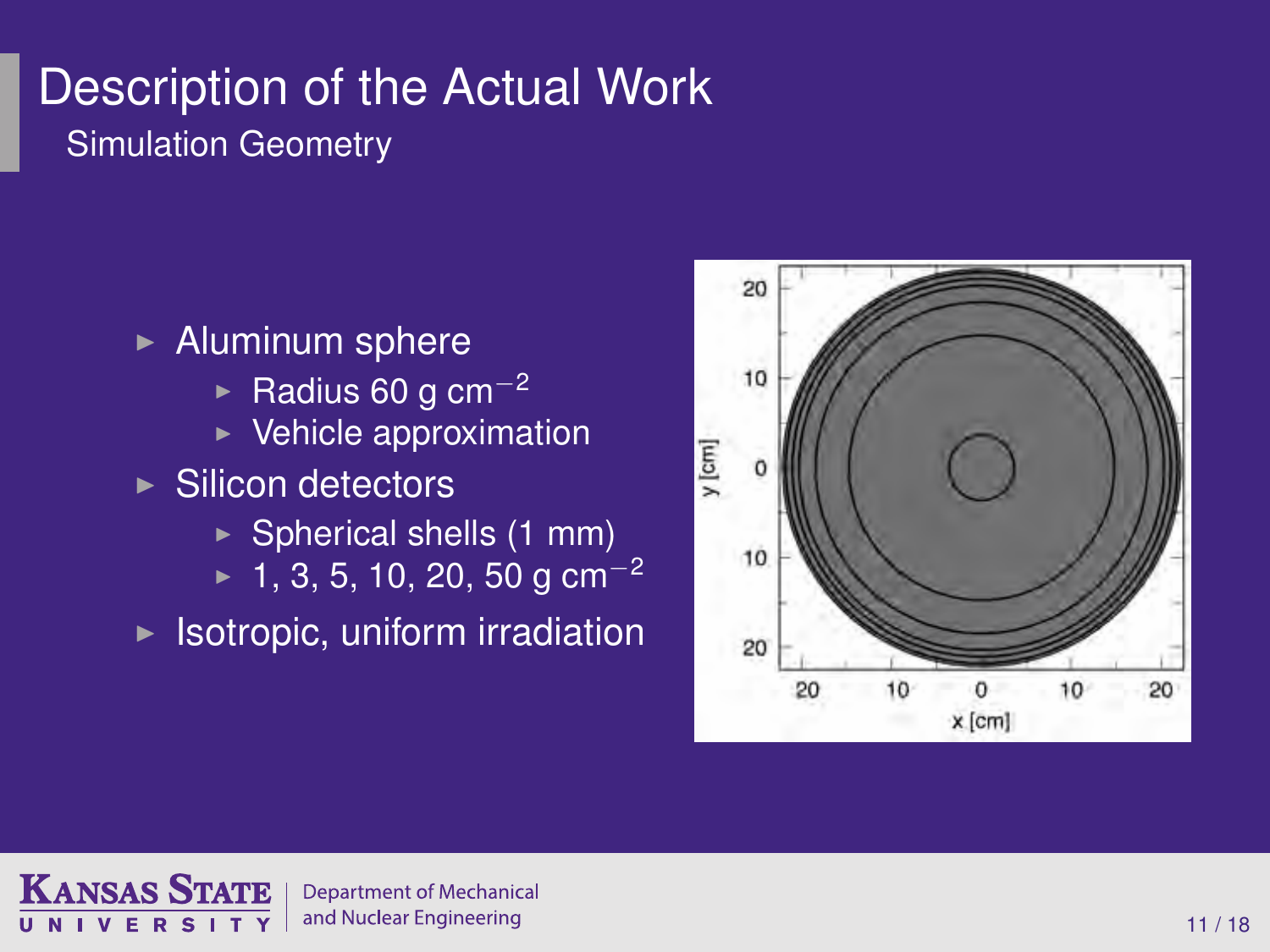# <span id="page-11-0"></span>Description of the Actual Work PHITS Settings

- ▶ PHITS version 2.88
- $\triangleright$  Monoenergetic protons
	- $\geq 10$  MeV to 2.5 GeV
- $\triangleright$  Straggling neglected
- $\triangleright$  PHITS event generator
- $\blacktriangleright$  Particle-specific energy cuts
	- $\triangleright$  HCP: 1 keV/n
	- ► Neutrons: 10<sup>-4</sup> eV
	- $\blacktriangleright$  Photons: 1 keV
	- ► e<sup>-</sup> & e<sup>+</sup>: 100 keV



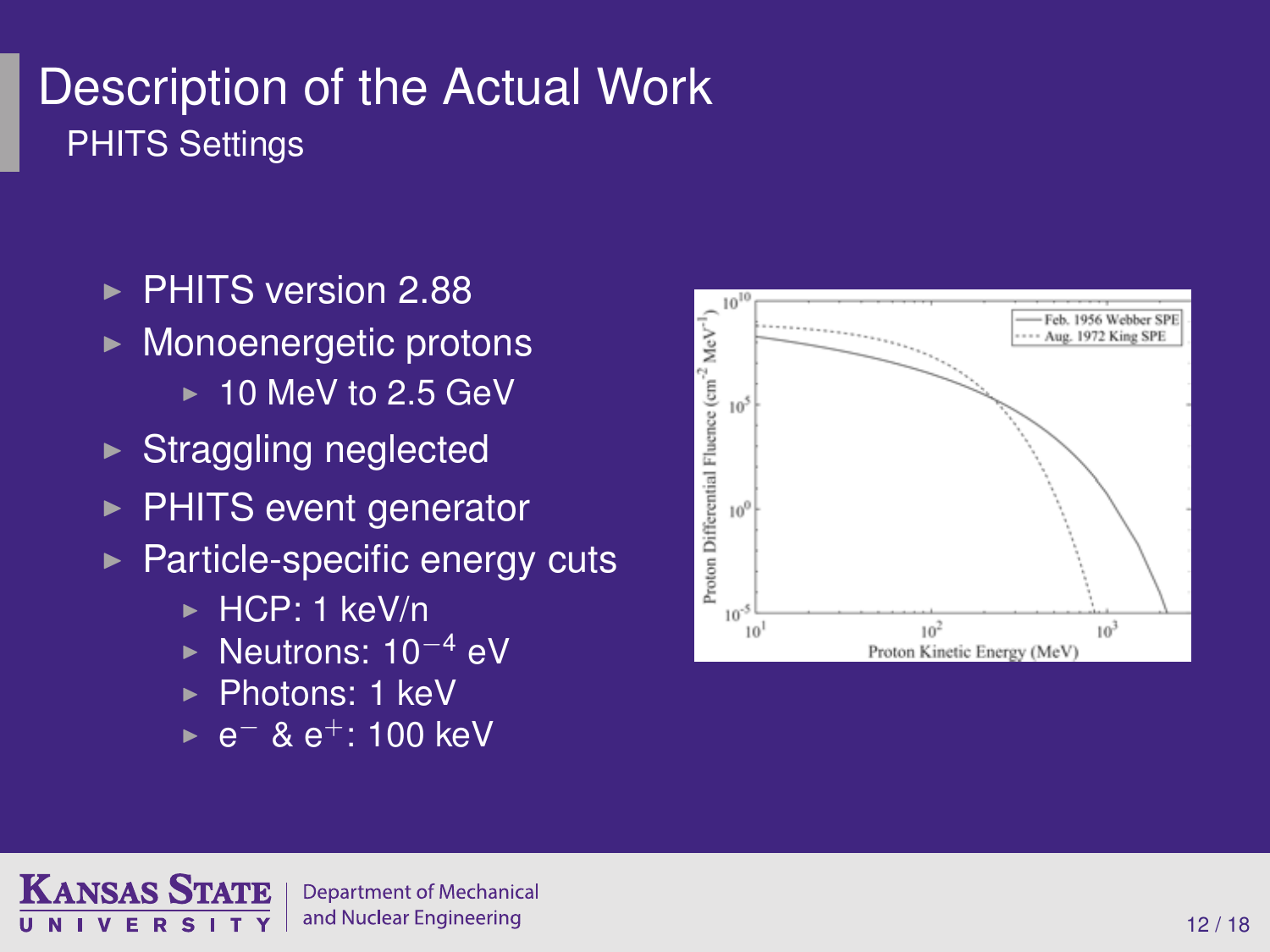# <span id="page-12-0"></span>Description of the Actual Work SPE Spectrum Constraints



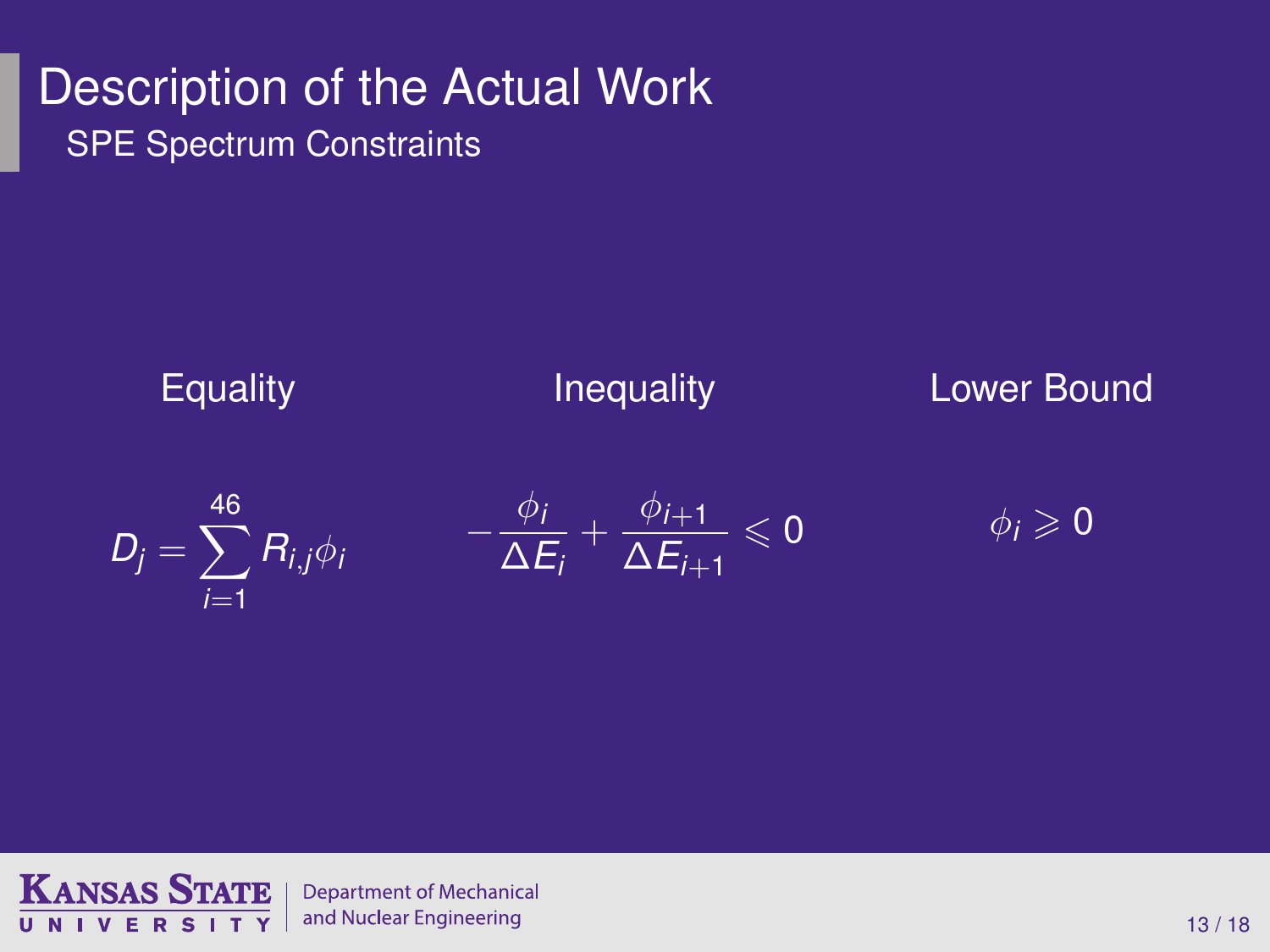#### <span id="page-13-0"></span>**Results** Absorbed Dose Response Functions

- $\blacktriangleright$  All errors <6%, most <1%
- $\triangleright$  Threshold energy required to reach detector
- $\triangleright$  Detector 1 is most point-like
- $\triangleright$  Secondary production effects



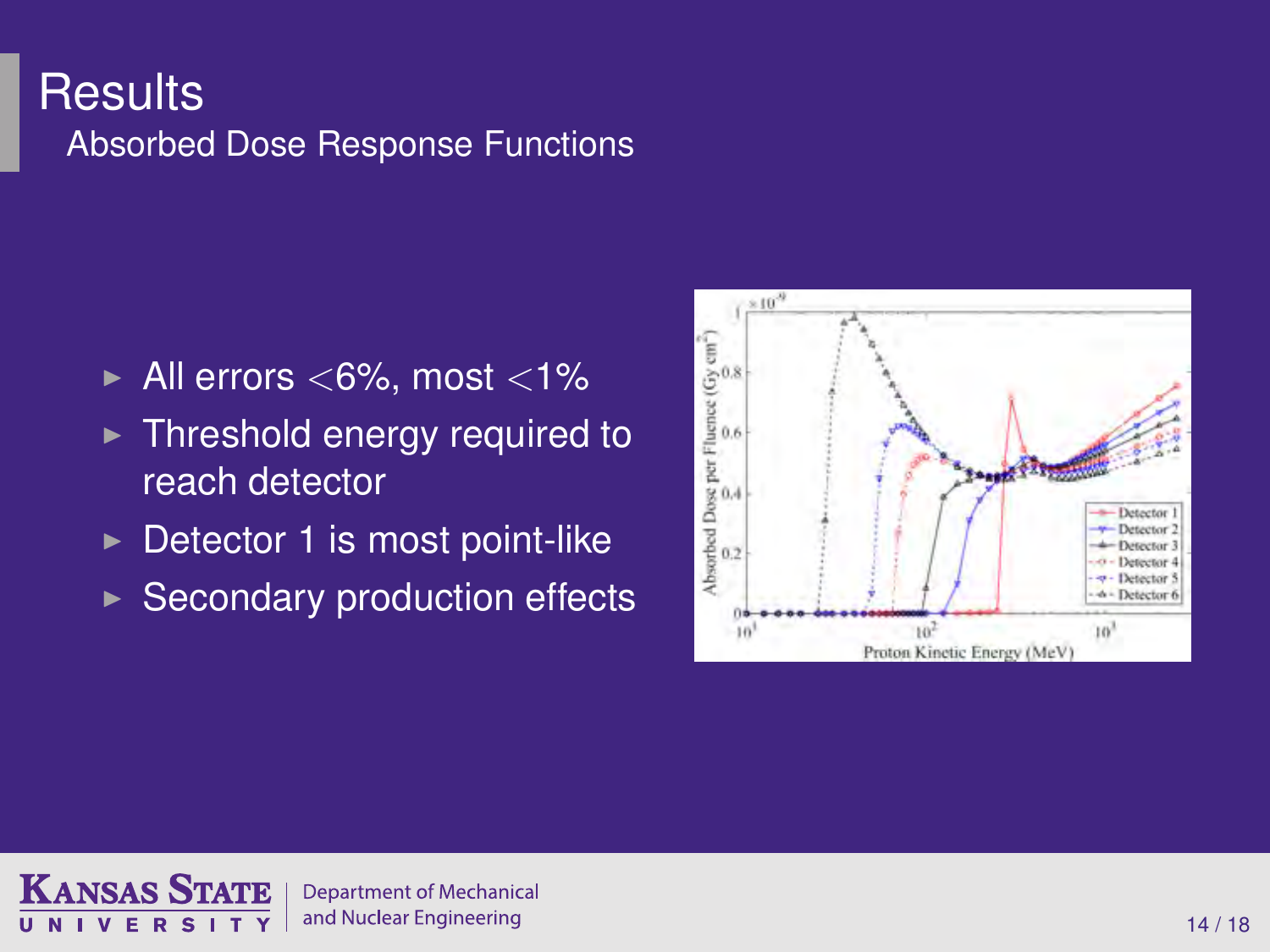#### <span id="page-14-0"></span>**Results** Reconstructed SPE Spectra





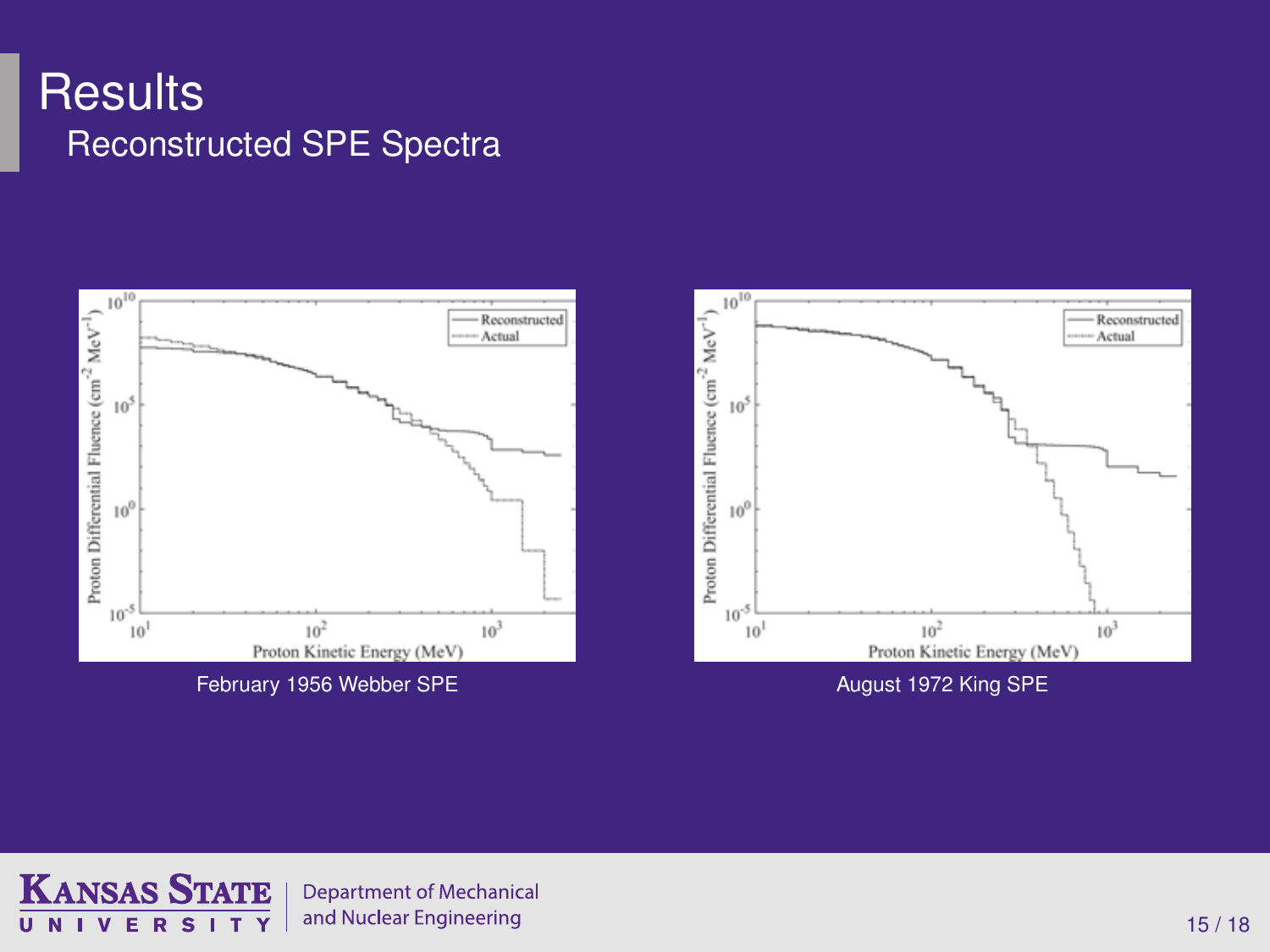# <span id="page-15-0"></span>**Results** Bin Fluence Ratios



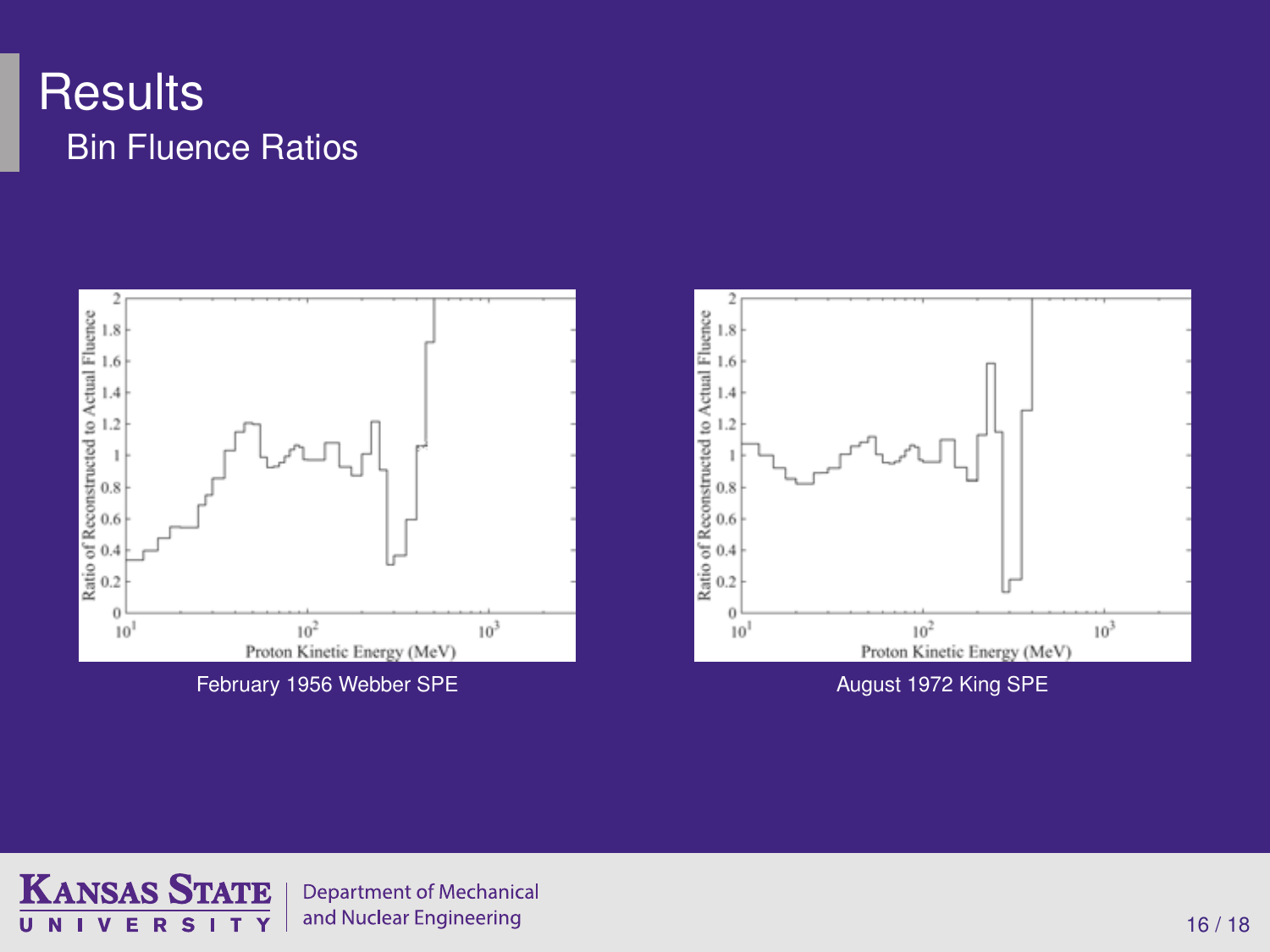## <span id="page-16-0"></span>**Results Significance**

- $\triangleright$  First to investigate proposed method
- <sup>I</sup> Relevant to NASA's exploration radiation monitoring strategy
- $\triangleright$  Simplified geometry/specific environments
	- $\triangleright$  Reasonable agreement between 30 and 200 MeV
	- $\triangleright$  Roll-over in fluence spectrum for most SPEs
	- $\blacktriangleright$  Large errors at lower and higher energies
	- Anticipate heavy dependence on local detector shielding